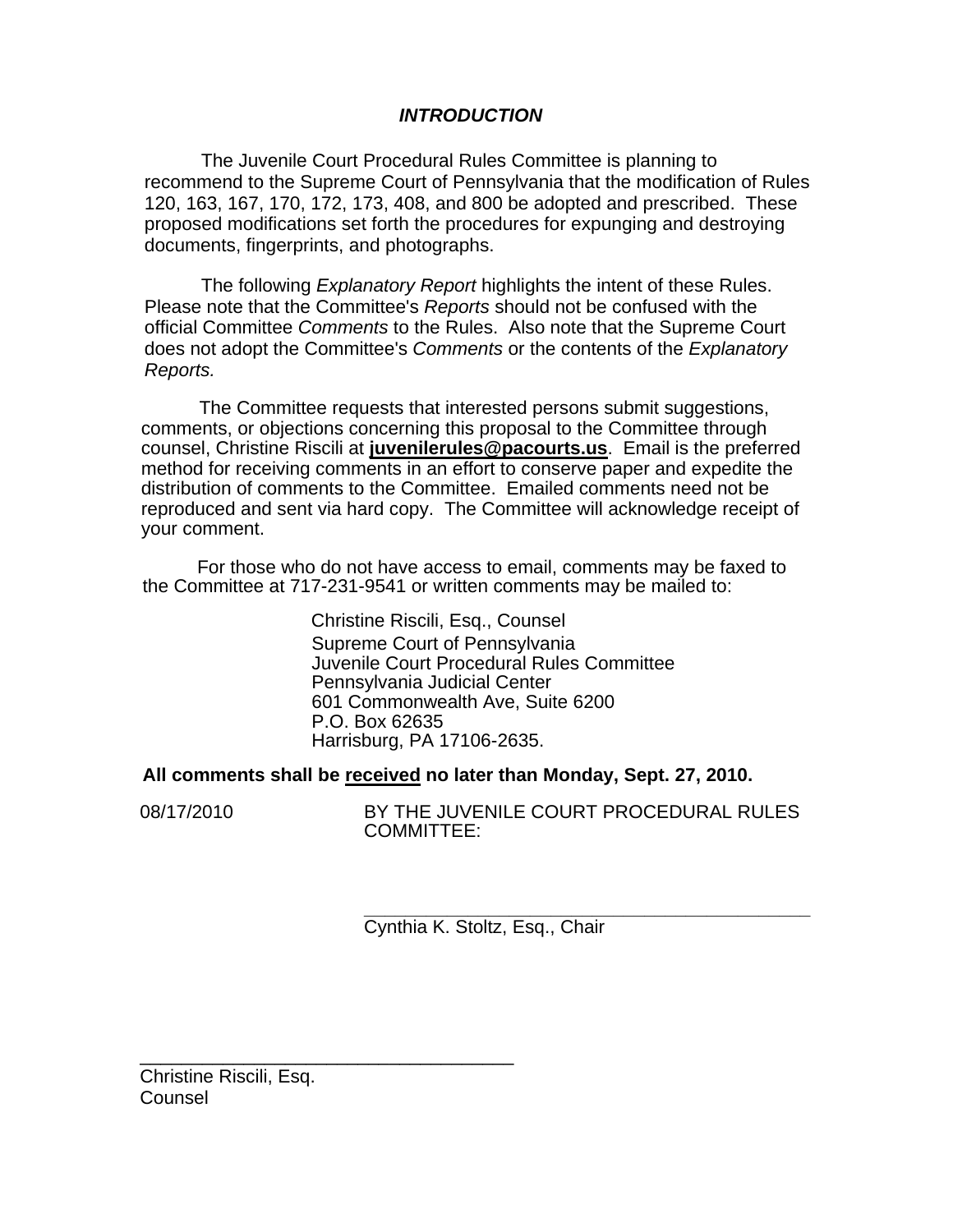# **EXPLANATORY REPORT**

# **Background**

The Committee has received several inquiries as to the application of the Criminal History Record Information Act (CHRIA) in juvenile cases. 18 Pa.C.S. § 9101 *et seq.* 

According to 18 Pa.C.S. § 9105, nothing in CHRIA shall apply to juveniles except as provided in § 9123. Section 9123 governs juvenile records and provides the Court with criteria for expunging records. *See* 18 Pa.C.S. §§ 9105 and 9123.

CHRIA was adopted in 1980. Subsequently in 1986, the legislature enacted § 6309(a) of the Juvenile Act, making other sections of CHRIA applicable to alleged delinquents. The Juvenile Act expanded CHRIA's applicability regarding: 1) fingerprints and photographs; and 2) information collected, maintained, disseminated, or received by juvenile justice agencies.

> Except for §§ 9105 (relating to other criminal justice agencies), 9112(a)&(b) (relating to mandatory fingerprinting), 9113 (relating to disposition reporting by criminal justice agencies) and 9121(b)(relating to general regulations), the remaining provisions of 18 Pa.C.S. Ch. 91 (relating to criminal history record information) shall apply to all alleged delinquents and adjudicated delinquents whose fingerprints and photographs are taken pursuant to § 6308(c)(relating to law enforcement records) and to any juvenile justice agency which collects, maintains, disseminates or receives juvenile history record information. 42 Pa.C.S. § 6309(a)

Section 9104 of CHRIA sets forth its scope and it does not apply to court documents, records, or indices prepared or maintained by or filed in any court. 18 Pa.C.S. § 9104(a)(2).

Because there are no criteria for expunging court cases, these proposed rule additions address the expunging of the official court record.

In addition, these proposed rule modifications address the destruction of fingerprints and photographs of juveniles. Section 6341(a) of the Juvenile Act provides for the immediate destruction of fingerprints and photographs if it is determined that the juvenile did not commit the alleged delinquent acts. "Destruction" was not defined and did not take into account any compelling reasons for keeping the documents. With the new definitions of "destroy" and "expunge," the Commonwealth may argue that the fingerprints and photographs be expunged but not destroyed.

# **Rule 120 - Definitions**

 This proposed Rule provides specific definitions of "expunge" and "destroy." Although many standard dictionaries and thesauruses use these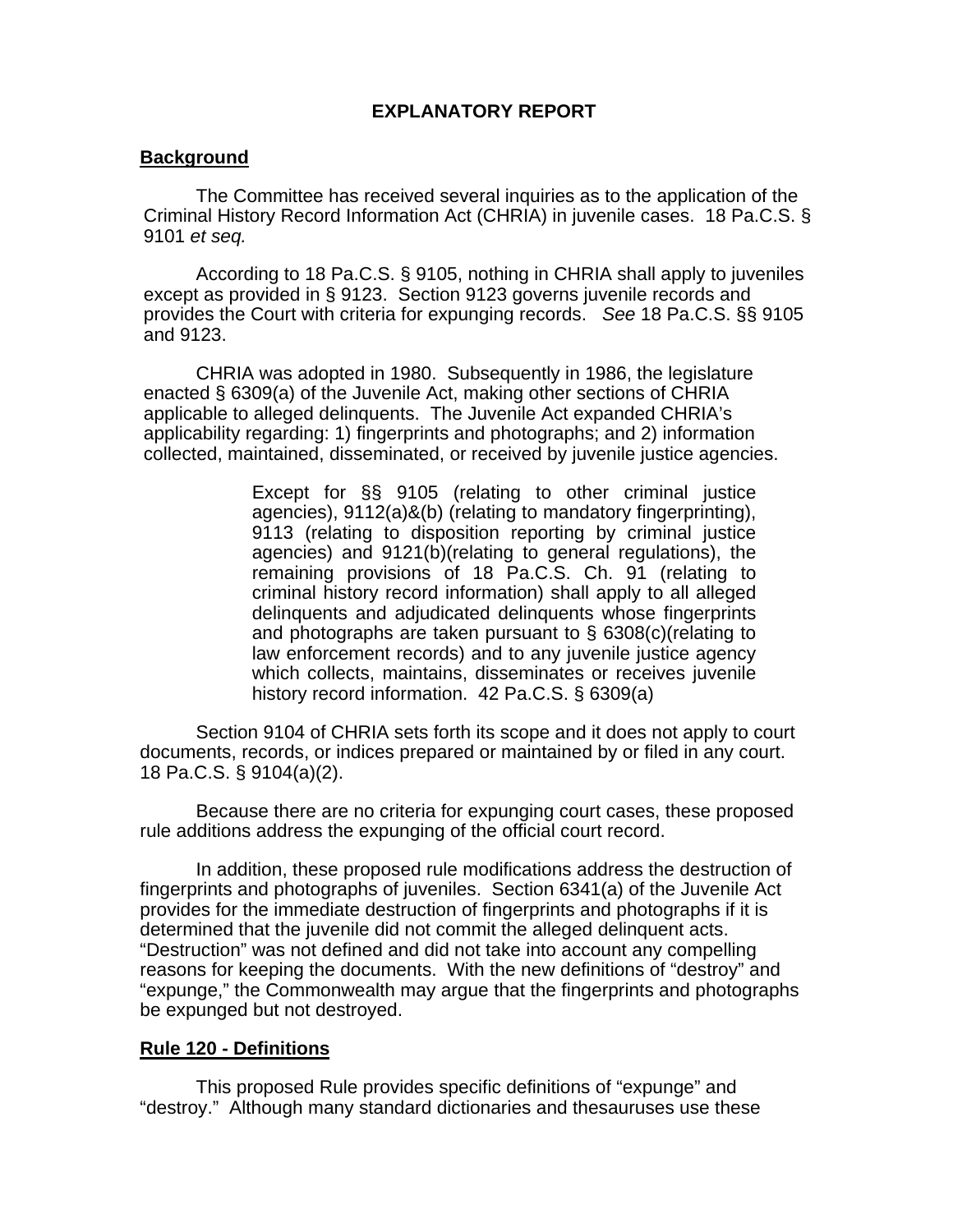terms to define each other or as synonyms, it is important to note that they have different legal meanings.

 "Destroy," as used in these Rules, is the permanent erasure of a document or item. There shall be nothing left to trace or indicate that the item ever existed.

 The term, "expunge," as distinguished from destroy means making a document or item not available to the public under any circumstances. There are several circumstances where the information may be necessarily retained for limited use by "juvenile justice agencies" and/or for statistical purposes. However, expunging a document allows the juvenile to have a clean record when trying to secure a job, enrolling in college, or enlisting in the military.

 "Intelligence information" and "investigative information" have also been defined to limit the information that may be kept by "juvenile justice agencies."

 "Juvenile justice agencies" is defined as the court and agencies authorized to perform the administration of justice, including the attorney for the Commonwealth. This is especially important in retention of specific information to determine subsequent eligibility in a court program.

 "Juvenile record" is defined to discern it from the "official court record." The "official court record" is the juvenile court file maintained by the clerk of courts; whereas, the "juvenile record" is collected and maintained by "juvenile justice agencies."

# **Rule 163 - Release of Information to School**

 When the court enters an order to expunge records, it should concurrently enter an order to destroy all information provided to the school. Because the school is not a "juvenile justice agency"; it should not retain any information provided by the court.

Paragraph (D) of this Rule requires that the school maintain a separate file of information provided from the court. This information is not to be placed in the juvenile's official school record. Therefore, when the court enters a destruction order, the school can destroy the separate file without affecting the official school record.

# **Rule 167 - Filings and Service of Court Orders and Notices**

 This proposal modifies Rule 167 to include a party, juvenile probation officer, and any other person, service provider, or agency listed in the court order among those individuals or entities who must receive copies of court orders and notices.

The juvenile should always receive a copy of court orders and notices regardless of whether the juvenile is represented by counsel. The juvenile probation officer and any other person, service provider, or agency listed in the court order should also be provided with a copy.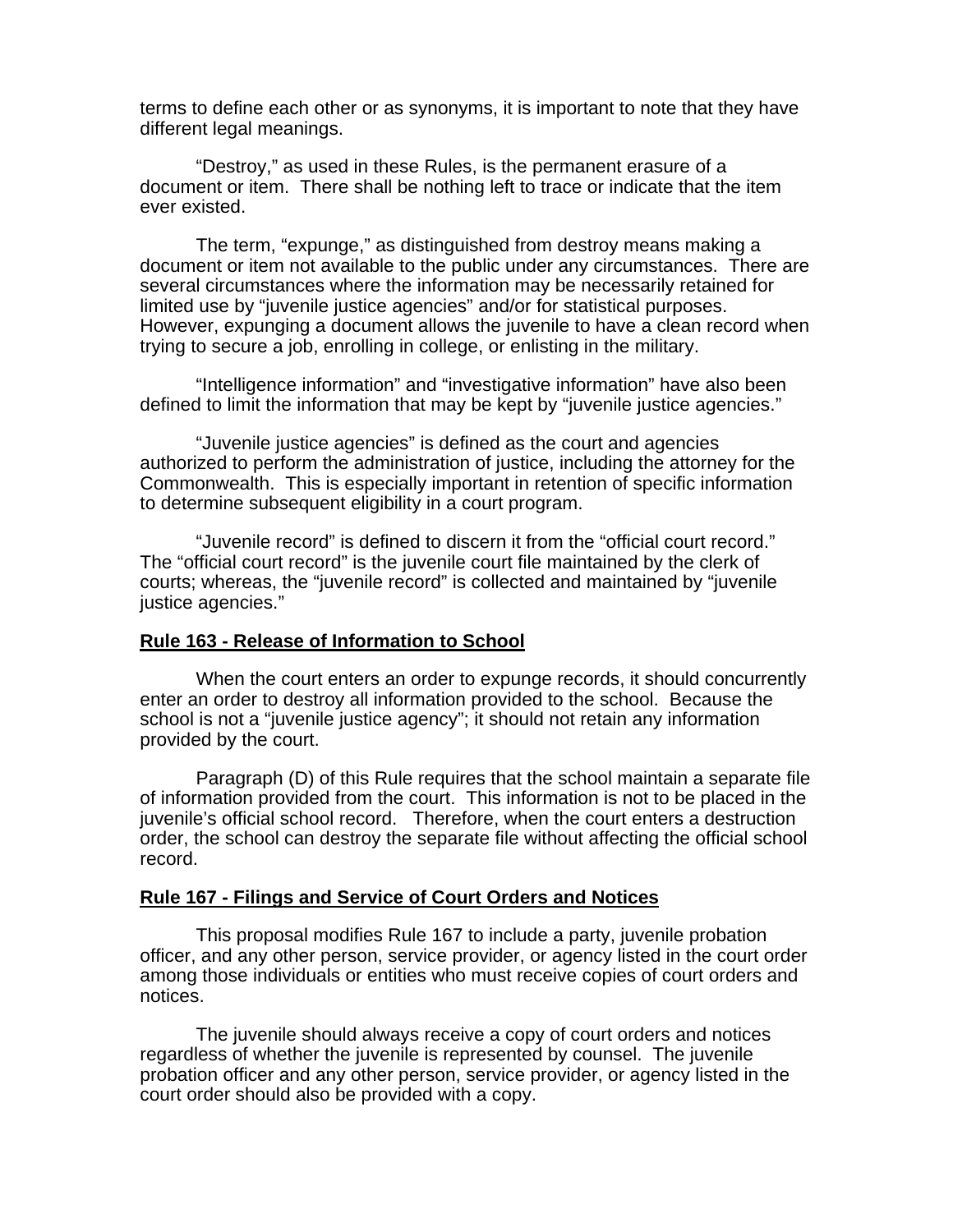# **Rule 170 - Motion to Expunge or Destroy Records**

 Upon motion, the court may order that juvenile records, fingerprints, or photograph be expunged or destroyed.

 The court should specify whether an item is being destroyed or expunged. The presentation of a motion allows the Commonwealth the opportunity to object and provide compelling reasons why the items at issue should be "expunged," rather than "destroyed." *See also* Rule 800 for suspension of § 6341(a) of the Juvenile Act.

 Intelligence and investigative information kept separately by law enforcement agencies is not subject to this Rule.

# **Rule 172 - Order to Expunge or Destroy**

 The proposed language adds that the court's order must identify with specificity which items shall be expunged or destroyed. *See* discussion *infra*.

### **Rule 173 - Retention of Specific Information in Juvenile Records**

This new proposed Rule provides for the retention of specific information by the court and juvenile justice agencies.

 The information kept by the court must be limited to the information provided in paragraph (B). However, juvenile justice agencies have more latitude in keeping information for the purpose of determining subsequent eligibility in a court program, preparing a pre-sentence report, or for maintaining intelligence and investigative information.

 Information retained by juvenile justice agencies is neither open to inspection by the public, nor governed by Rule 160 or § 6308 of the Juvenile Act.

# **Rule 408 - Ruling on Offenses**

 It was brought to the Committee's attention that paragraph (B) was confusing because of its use of the term "all." The proposed modification clarifies the intent of the Rule and provides new language to read that if the court finds that the juvenile committed none of the alleged delinquent acts, the court shall dismiss the petition and release the juvenile.

 If the court finds, for example, that the juvenile committed one of the twelve alleged delinquent acts, then the petition cannot be dismissed.

# **Rule 800 - Suspension of Acts of Assembly**

 Application of CHRIA to juvenile matters, specifically fingerprints, photographs, and other law enforcement records has been much debated and created confusion among the bench and bar.

This Rule suspends CHRIA, 18 Pa.C.S. § 9101 *et seq.,* as it applies to juvenile cases.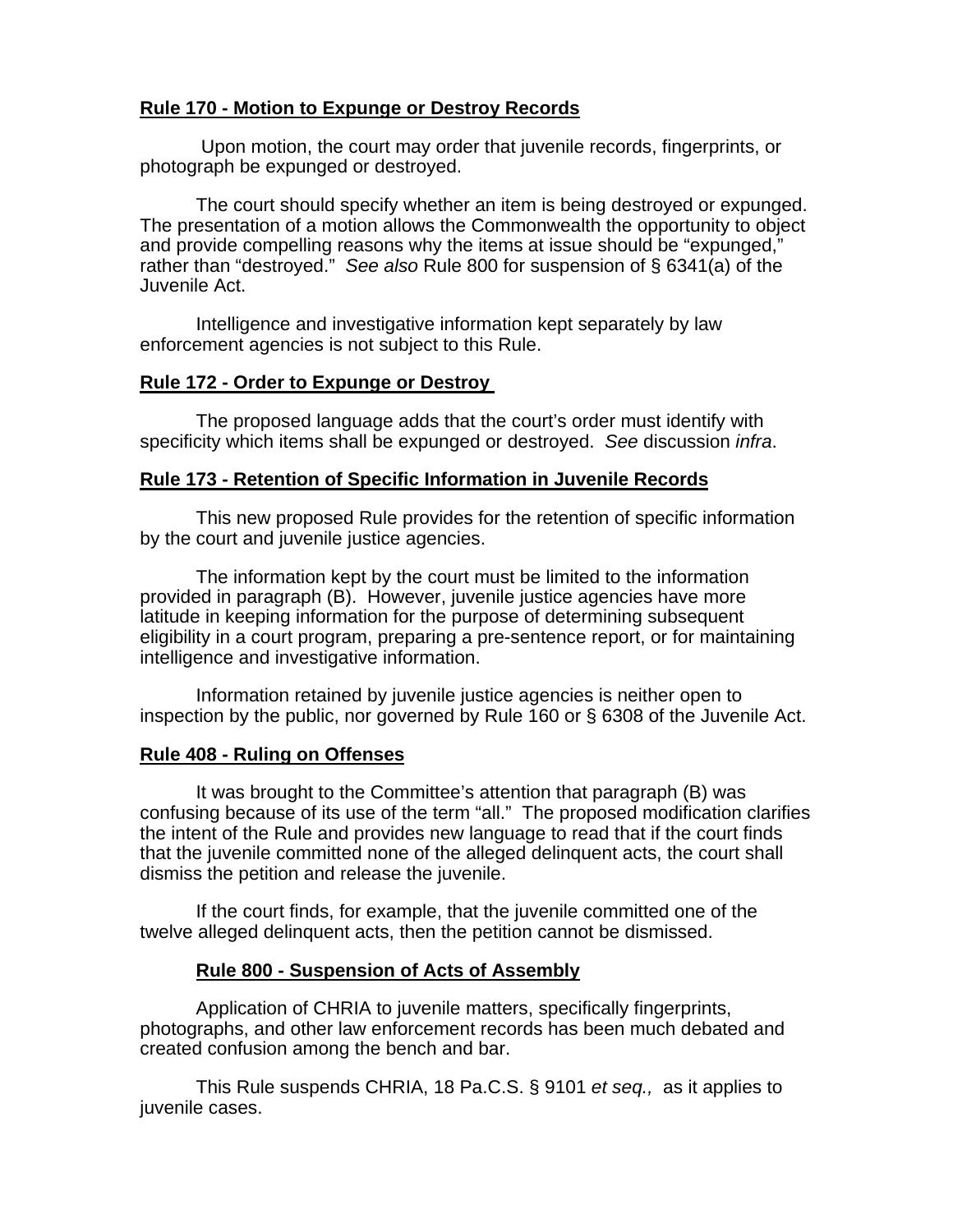Rules 170, 172, and 173 govern expunging and destroying records, fingerprints, or photographs.

This Rule also suspends § 6341(a) of the Juvenile Act only to the extent that it conflicts with Rules 120 and 171, which require a motion for the destruction of fingerprints and photographs.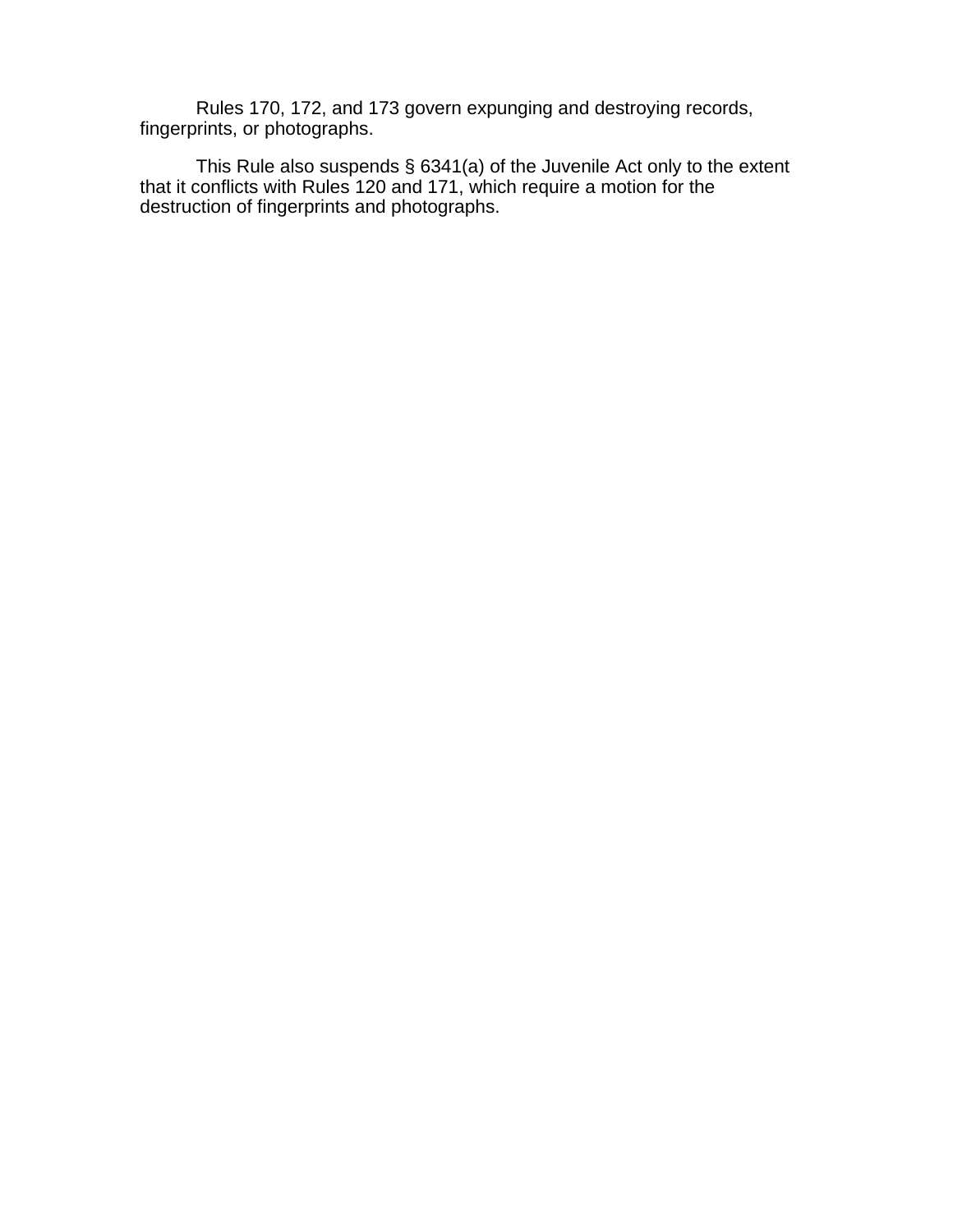\* \* \*

# **DESTROY OR DESTRUCTION is to permanently erase or the process of permanent erasure of an item leaving no trace or indication that it ever existed.**

\* \* \*

**EXPUNGE or EXPUNGEMENT is to legally erase or the process of legal erasure of juvenile record information making it permanently not available to the public, but where some information may be kept only by a juvenile justice agency for limited purposes: 1) to determine eligibility in a court program; or 2) for retention of statistical records when all identifiers to trace the identity of an individual have been removed.** 

**INTELLIGENCE INFORMATION is information concerning the habits, practices, characteristics, possessions, associations, or financial status of any juvenile compiled in an effort to anticipate, prevent, monitor, investigate, or prosecute delinquent activity.** 

**INVESTIGATIVE INFORMATION is the information assembled as result of the performance of any inquiry, formal or informal, into delinquent activity or an allegation of a delinquent act and may include** *modus operandi* **information.** 

**JUVENILE JUSTICE AGENCY is any court, including the minor judiciary, or any other governmental agency specifically authorized to perform the administration of juvenile justice as its function. Juvenile justice agencies include, but are not limited to, organized State and municipal police departments, probation agencies, district or prosecuting attorneys, or any such persons, agencies, or departments as determined by the court to be juvenile justice agencies.**

**JUVENILE RECORD is the information collected and retained by juvenile justice agencies concerning juveniles, and arising from the initiation of delinquency proceedings, consisting of identifiable descriptions, dates and notations of arrest, written allegations, petitions, other formal charging documents, official court records, and any dispositions arising from those records. The juvenile record does not include intelligence information or investigative information that is maintained separately by law enforcement agencies.** 

> \* \* \* *COMMENT*

\* \* \*

**"Destroy" and "expunge" do not have the same meaning. "Destroy" is to permanently erase; whereas, "expunge" is to** *legally* **erase. Outside of law enforcement and prosecuting attorneys, no one has access to expunged items. Documents in which personal identifiers have been removed may be** 

\* \* \*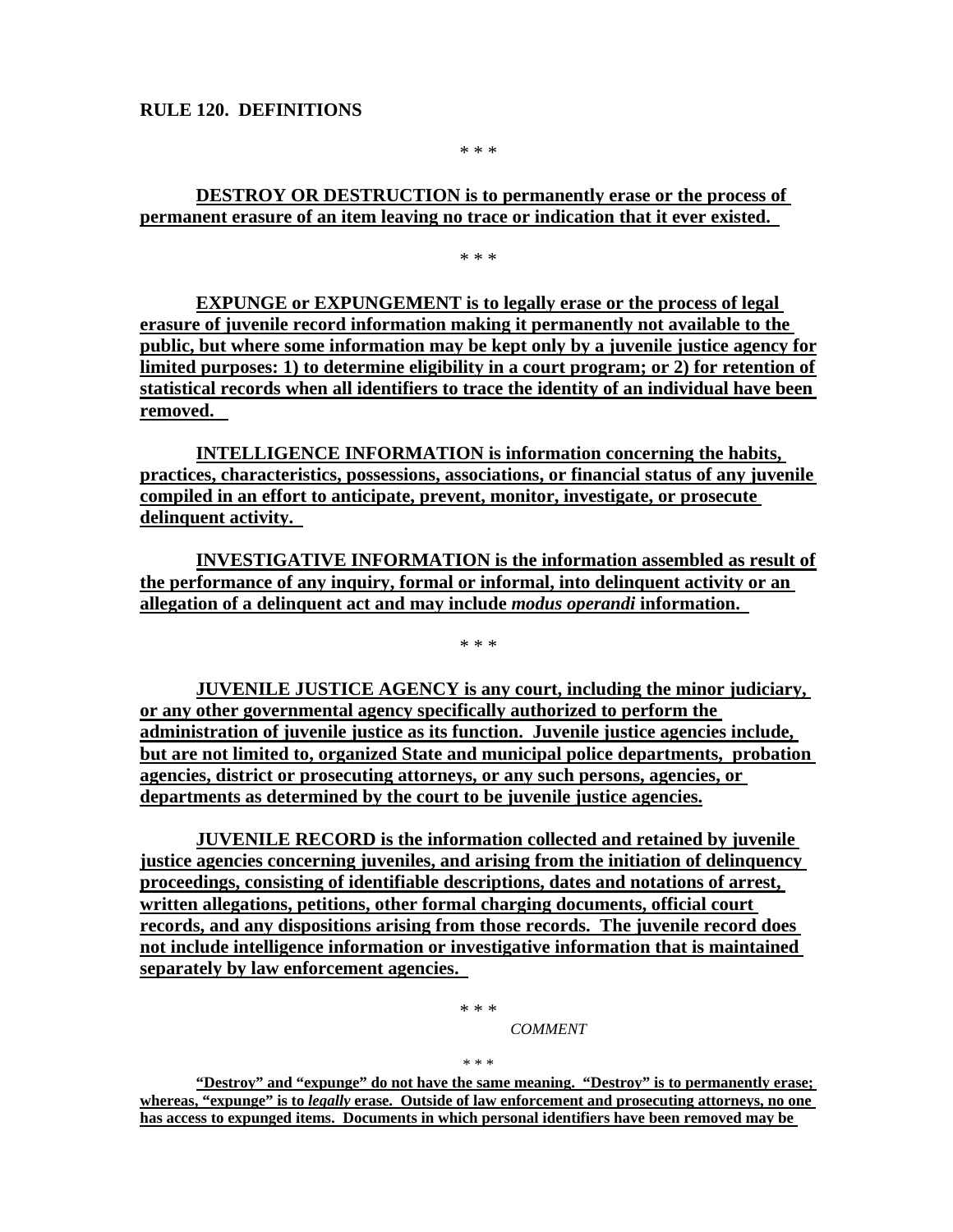#### **dispensed to agencies authorized by the court to compile statistics. For limited purposes, specific information should be kept.**

The term "disposition" includes all final determinations made by the court. A disposition includes a response to an adjudication of delinquency, such as sending the juvenile to a placement facility or placing the juvenile on probation. It also includes other types of final determinations made by the court. Other final determinations include a finding that the juvenile did not commit a delinquent act pursuant to Rule 408(B), a finding that the juvenile is not in need of treatment, rehabilitation, or supervision pursuant to Rule 409(A)(1), dismissing the case "with prejudice" prior to an adjudicatory hearing, or any other final action by the court that closes or terminates the case.

**The term "intelligence information" may include information on prescribing, dispensing, selling, obtaining, or using a controlled substance as defined in the act of April 14, 1972 (P.L. 233, No. 64) known as the "Controlled Substance, Drug, Device and Cosmetic Act."**

**"Juvenile records" as used in these Rules do not include investigative and intelligence information kept separately by law enforcement agencies. Those documents kept separately by law enforcement agencies are not subject to Rules 170 and 172.** 

### **The term "juvenile justice agency" is a very broad term that includes all those agencies that enforce the administration of justice.**

The "official court record" is to contain all court orders, court notices, docket entries, filed documents, evidence admitted into the record, and other court designated documents in each juvenile case. The court may also designate any document to be a part of the record. It does not include items contained in juvenile probation's reports and files unless they are made a part of the official record by being filed with the clerk of courts. \* \* \*

*Official Note:* Rule 120 adopted April 1, 2005, effective October 1, 2005. Amended December 30, 2005, effective immediately. Amended March 23, 2007, effective August 1, 2007. Amended February 26, 2008, effective June 1, 2008. Amended July 28, 2009, effective immediately. Amended December 24, 2009, effective immediately.

#### *Committee Explanatory Reports:*

Final Report explaining the amendments to Rule 120 published with the Court's Order at 36 Pa.B. 186 (January 14, 2006). Final Report explaining the amendments to Rule 120 published with the Court's Order at 37 Pa.B. 1483 (April 7, 2007). Final Report explaining the amendments to Rule 120 published with the Court's Order at 38 Pa.B. 1142 (March 8, 2008). Final Report explaining the amendment to Rule 120 published with the Court's Order at 39 Pa.B. 4743 (August 8, 2009). Final Report explaining the amendments to Rule 120 published with the Court's Order at 40 Pa.B. 222 (January 9, 2010).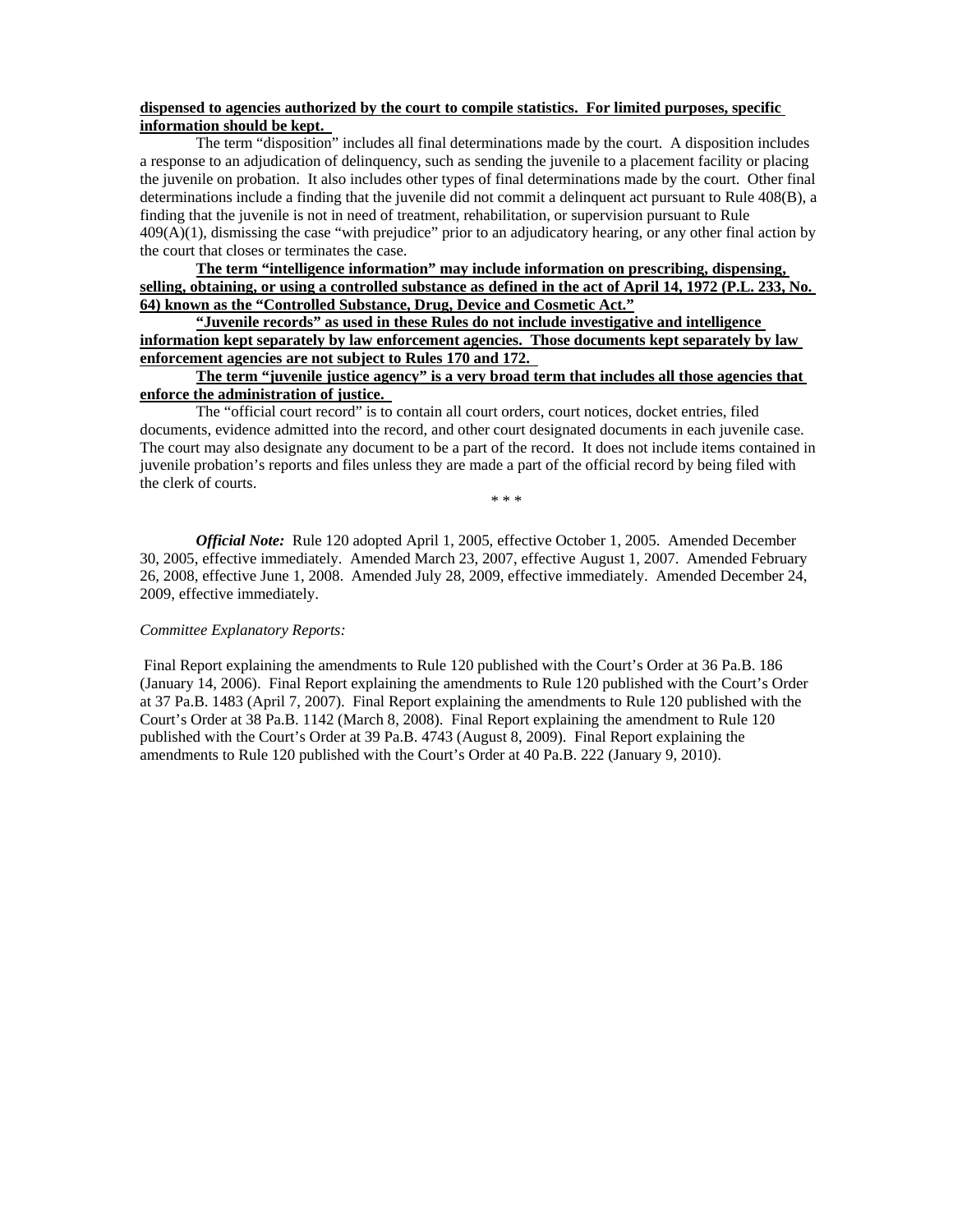# **RULE 163. RELEASE OF INFORMATION TO SCHOOL**

- A. **Generally.** Upon finding a juvenile to be a delinquent, the court shall, through the juvenile probation office, provide the following information to the building principal or his or her designee of any public, private, or parochial school in which the juvenile is enrolled:
	- 1) name and address of the juvenile;
	- 2) the delinquent act or acts that the juvenile was found to have committed;
	- 3) a brief description of the delinquent act or acts; and
	- 4) the disposition of the case.

# B. **Additional information.**

- 1) If the juvenile is adjudicated delinquent of a felony offense, the court, through the juvenile probation office, shall provide to the building principal or his or her designee relevant information regarding the juvenile contained in the juvenile probation or treatment reports pertaining to the adjudication, prior delinquent history, and the supervision plan of the juvenile.
- 2) The court or the juvenile probation office shall have the authority to share any additional information regarding the juvenile under its jurisdiction with the building principal or his or her designee as deemed necessary to protect public safety or to enable appropriate treatment, supervision, or rehabilitation of the juvenile.
- C. **Transfers to other schools.** Any information provided to and maintained by the building principal or his or her designee under this rule shall be transferred to the building principal or his or her designee of any public, private, or parochial school to which the juvenile transfers enrollment.
- D. **Maintained separately.** Any information provided to the building principal or his or her designee under this rule shall be maintained separately from the juvenile's official school record.

### *COMMENT*

The delinquency information in the school record is to be used only by school officials and is not to be released to the general public or third parties unless ordered by the court.

For further dissemination and usage in school, see 42 Pa.C.S. § 6341(b.1). **Pursuant to paragraph (D), information provided by the court is to be kept and maintained separately from the juvenile's official school record. If the court has ordered a record to be expunged, the court should concurrently order the destruction of the information provided to the school by the court; including information subsequently provided to another school. The terms "expunged" and "destruction" should not be confused in this** *Comment.* **Because the school is not law enforcement or a prosecutor, there is no reason for the school to maintain its information. Therefore,** 

**the school is to destroy all information received by the court.**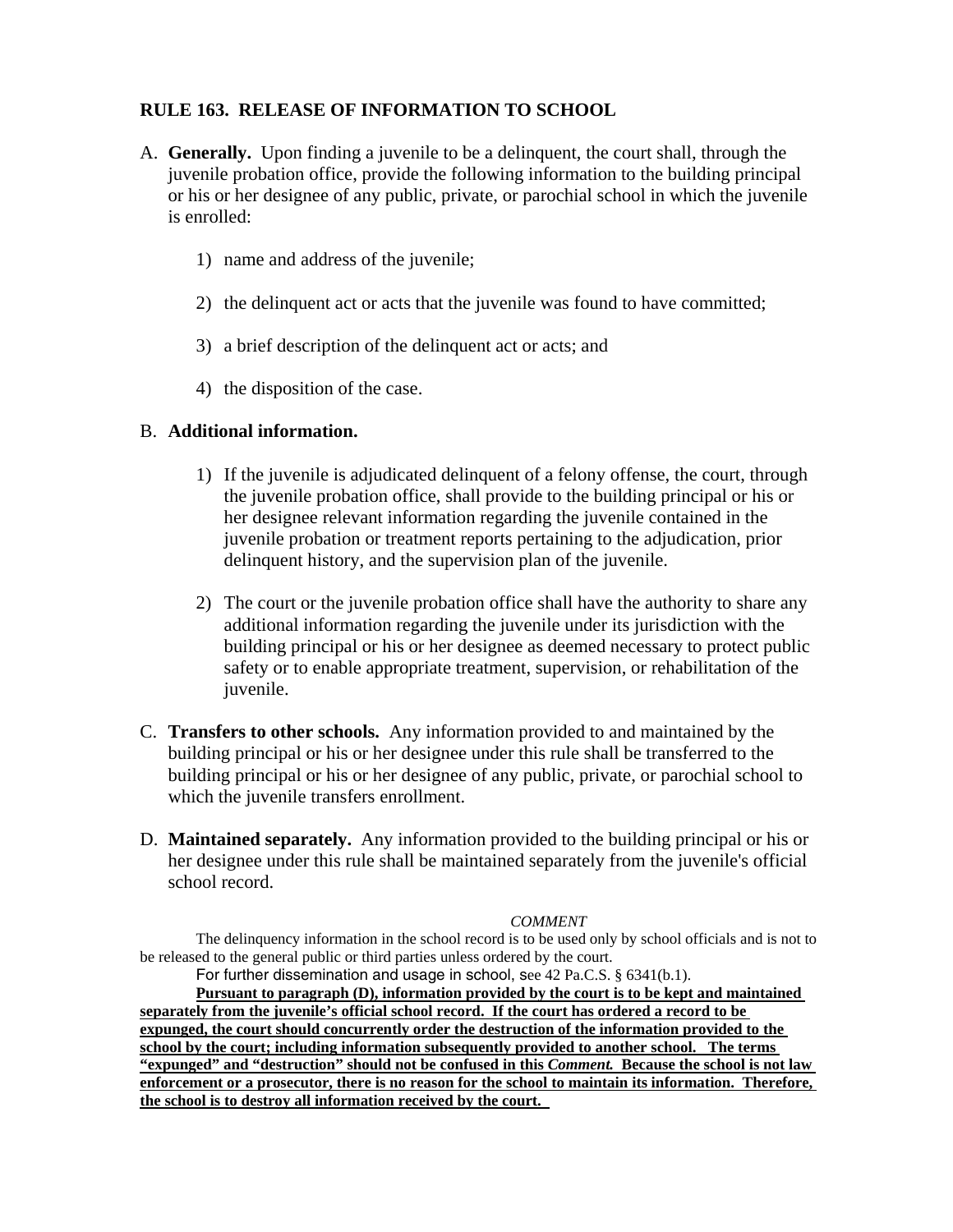**Official note:** Rule 163 adopted April 1, 2005, effective October 1, 2005.

*Committee Explanatory Reports:* 

Final Report explaining the provisions of Rule 163 published with the Court's Order at 35 Pa.B. 2214 (April 16, 2005).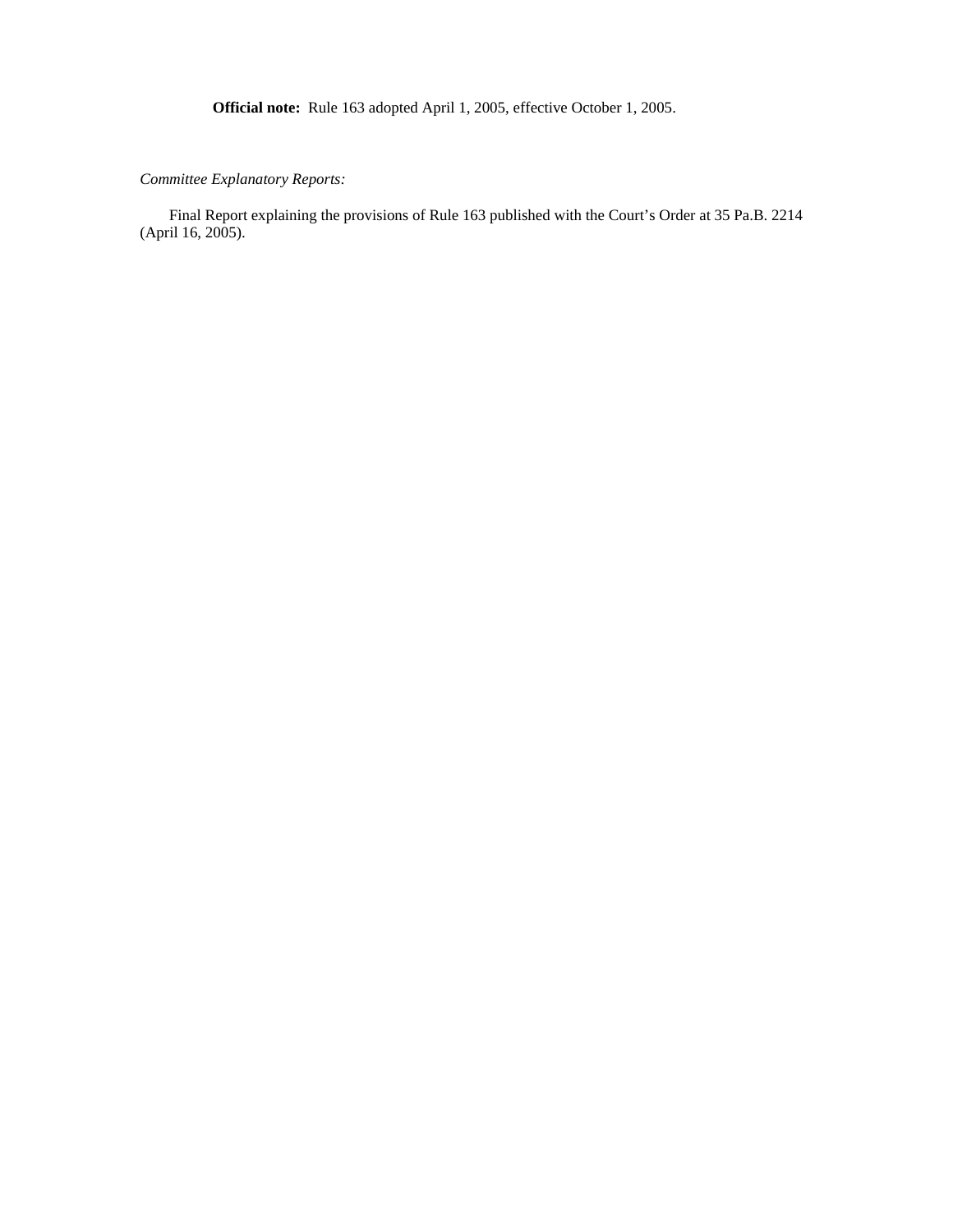# **RULE 167. FILINGS AND SERVICE OF COURT ORDERS AND NOTICES**

# A. **Filings.**

- 1) All orders and court notices shall be transmitted promptly to the clerk of courts for filing. Upon receipt by the clerk of courts, the order or court notice shall be time stamped promptly with the date of receipt.
- 2) All orders and court notices shall be filed in the juvenile court file.

# B. **Service.**

- 1) A copy of any order or court notice shall be served promptly on each party**, their attorneys, the juvenile probation officer, and any other person, service provider, or agency listed in the court order.['s attorney, and the juvenile, if unrepresented.]**
- 2) The clerk of courts shall serve the order or court notice, unless the president judge has promulgated a local rule designating service to be by the **[court or]**  court administrator **or other court designee**.
- 3) **Methods of service.** Service shall be:
	- a) in writing by:
		- i) personal delivery to the party's attorney**[, and if unrepresented, ] or** the juvenile;
		- ii) mailing a copy to the party's attorney or leaving a copy for the attorney at the attorney's office;
		- iii) in those judicial districts that maintain in the courthouse assigned boxes for counsel to receive service, leaving a copy for the attorney in the attorney's box;
		- iv) sending a copy to **[an unrepresented] the** juvenile by first class mail addressed to the juvenile's place of residence, detention, or placement;
		- v) sending a copy by facsimile transmission or other electronic means if the party's attorney**[, and if unrepresented,] or** the juvenile has filed written request for this method of service or has included a facsimile number or an electronic address on a prior legal paper filed in the case; or
		- vi) delivery to the party's attorney**[, and if unrepresented,] or** the juvenile by carrier service; or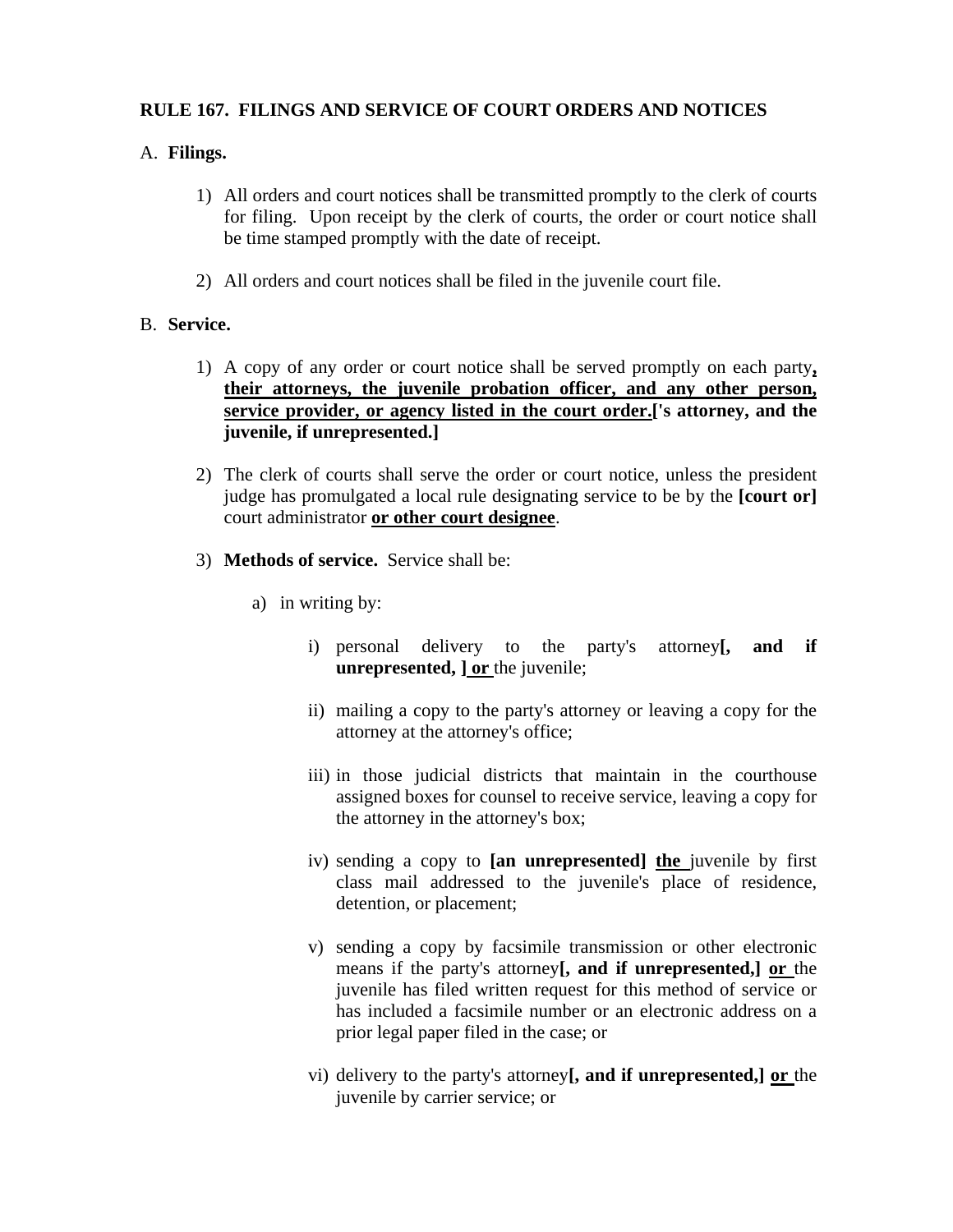b) orally in open court on the record.

C. **Unified Practice.** Any local rule that is inconsistent with the provisions of this rule is prohibited, including any local rule requiring a person to file or serve orders or court notices.

#### *COMMENT*

Court notices, as used in this rule, are communications that ordinarily are issued by a judge or the court administrator concerning, for example, calendaring or scheduling, including proceedings requiring the juvenile's presence.

A facsimile number or electronic address set forth on the letterhead is not sufficient to authorize service by facsimile transmission or other electronic means under paragraph  $(B)(3)(a)(v)$ . The authorization for service by facsimile transmission or other electronic means under this rule is valid only for the duration of the case. A separate authorization is to be filed in each case by the juvenile, if unrepresented, or by the attorney who wants to receive documents by this method of service.

Nothing in this rule is intended to preclude the use of automated or other electronic means for the transmission of the orders or court notices between the judge, court administrator, and clerk of courts, or for time stamping.

**Official Note:** Rule 167 adopted April 1, 2005, effective October 1, 2005.

#### *Committee Explanatory Reports:*

Final Report explaining the provisions of Rule 167 published with the Court's Order at 35 Pa.B. 2214 (April 16, 2005)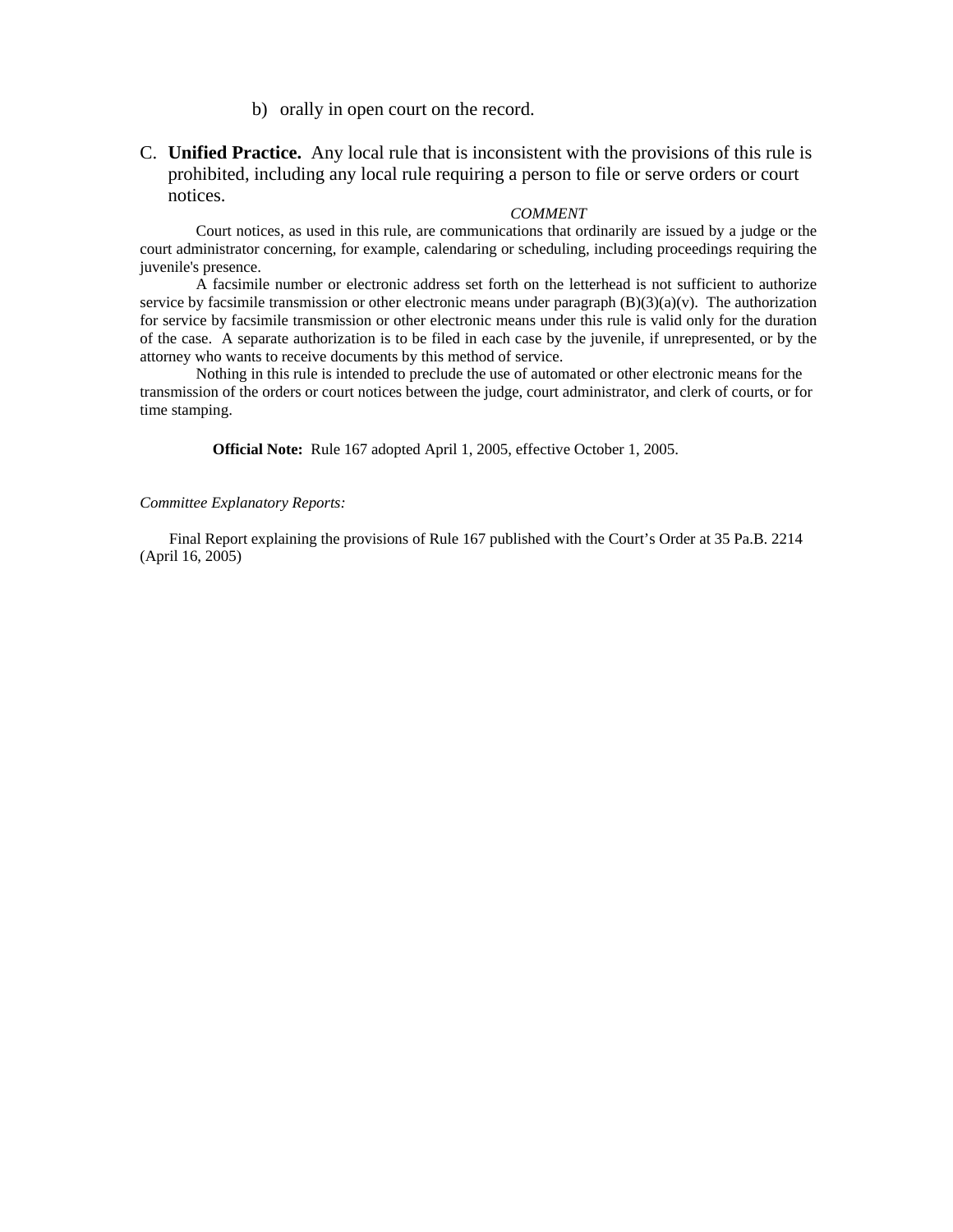# **PART C(3) EXPUNGING OR DESTROYING RECORDS, FINGERPRINTS, OR PHOTOGRAPHS**

- 170. **Motion to** Expung**e[ing]** or Destroy**[ing Juvenile Court]** Records
- 172. Order to Expunge or Destroy

## **173. Retention of specific information**

# **RULE 170. MOTION TO EXPUNGE[ING] OR DESTROY[ING JUVENILE COURT] RECORDS**

- A. **Motion. Upon motion, the court may order that j[J]**uvenile records**, fingerprints, or photographs [may]** be expunged **or destroyed[upon motion]**.
- B. **Contents of Motion.** A motion, which shall **include [take the form of] a** proposed court order, shall contain the following information:
	- 1) [**T]t**he name of the juvenile;
	- 2) the date of birth of the juvenile, if known;
	- 3) the juvenile's case docket number, if any;
	- 4) the allegations to which the order pertains;
	- 5) the law enforcement agency that initiated the allegations;
	- 6) the reference number of the police report or written allegation to be expunged or destroyed;
	- 7) the date of arrest;
	- 8) the disposition of the written allegation or petition;
	- 9) the reasons **[and statutory authority]** for expunging or destroying the document**s, fingerprints, or photographs**; and
	- 10) the agencies upon which certified copies of the court order shall be served.
- C. **Service of Motion.** In addition to the service required by Rule 345, the movant shall serve the motion on the chief juvenile probation officer.
- D. **Answer.** The attorney for the Commonwealth, and any other person upon whom the motion was served, may file an answer to the motion.
- E. **Hearing.** Unless the attorney for the Commonwealth consents to expunging the records **or destroying the fingerprints and photographs**, the court shall**:**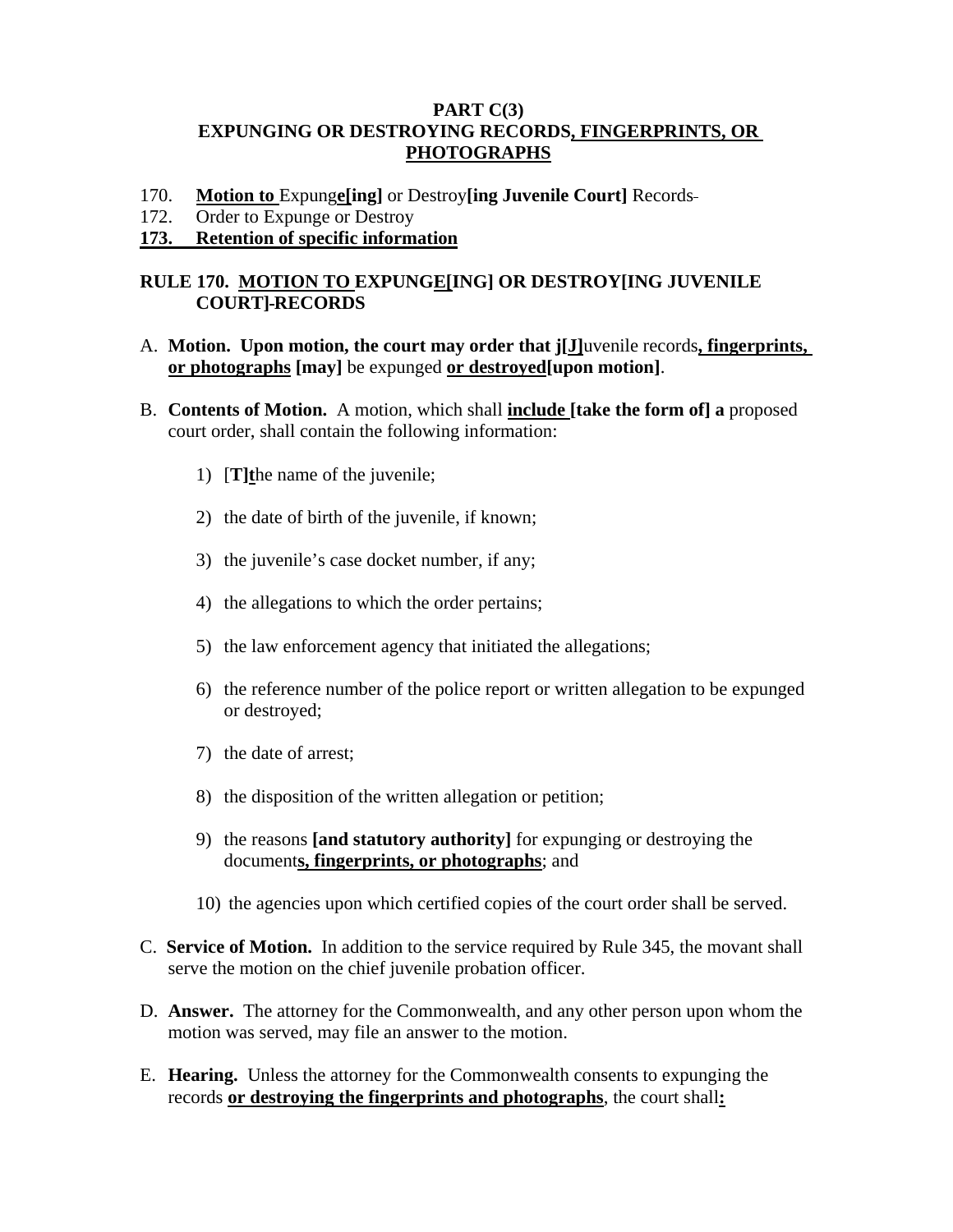**1)** schedule and conduct a hearing**;** 

**2) absent good cause, order the destruction of the juvenile's fingerprints and photographs, if the court has found that the juvenile:**

### **1) committed none of the delinquent acts, or**

- **2) is not in need of treatment, supervision, and rehabilitation; and**
- **3) if the motion is granted, specify whether items shall be expunged or destroyed[, and thereafter grant or deny the motion].**

**F. Inter-county transferred cases.** 

- **1) A motion should be filed in the county which received the transfer of the case pursuant to Rule 302.**
- **2) The receiving county should include any transferring court(s) in the order to expunge juvenile records.**

### **COMMENT**

### **[***See* **18 Pa.C.S. § 9123 for records that may be expunged and 42 Pa.C.S. § 6341(a) for destruction of fingerprints and photographs.]**

Under paragraph (B)(6), any number assigned to police papers helpful in tracking the police report or written allegation that would assist the law enforcement agency in expunging or destroying the document is to be listed. A reference number could be an offense tracking number, district control number, crime control number, incident number, Philadelphia identification number, or another number assigned by the law enforcement agency to track the document.

**Pursuant to paragraph (B)(9), the reasons for expunging the records or destroying fingerprints and photographs are to be included in the motion.** 

 **"Expunge" is defined by Rule 120 which means to legally erase or the process of legal erasure of an item making it permanently not available to the public, but where some information may be kept only by a juvenile justice agency or to determine subsequent eligibility in a court program; or is when all identifiers to trace the identity of an individual have been removed for retention of statistical records.**

**The retention of certain information is crucial for many statistical purposes, such as those statistics produced by the Juvenile Court Judges' Commission, the Office of Children and Families in the Court, the Administrative Office of Pennsylvania Courts, and other legitimate research bodies. All identifiers used to trace the identity of an individual are to be removed from items kept for these statistical purposes.** 

*See* **Rule 800 for suspension of the Criminal History Records Information Act (CHRIA) and 42 Pa.C.S. § 6309(a), which makes CHRIA applicable in juvenile cases. All procedures expunging juvenile cases are governed by this Rule.** *See also* **Rule 120 for the definition of "expunge" and Rule 172 for entry of the court order.** 

**In addition, Rule 800 suspends § 6341(a) of the Juvenile Act, which provides for the automatic destruction of fingerprints or photographs if the court finds that the juvenile committed none of the alleged delinquent acts.** 

**Pursuant to paragraph (D), the attorney for the Commonwealth is given an opportunity to respond to the motion. The attorney for the Commonwealth should specify its position on whether items should be expunged or destroyed. Expunged items are available to law enforcement and the attorney for the Commonwealth in limited circumstances. Whereas, destroyed items are permanently erased.**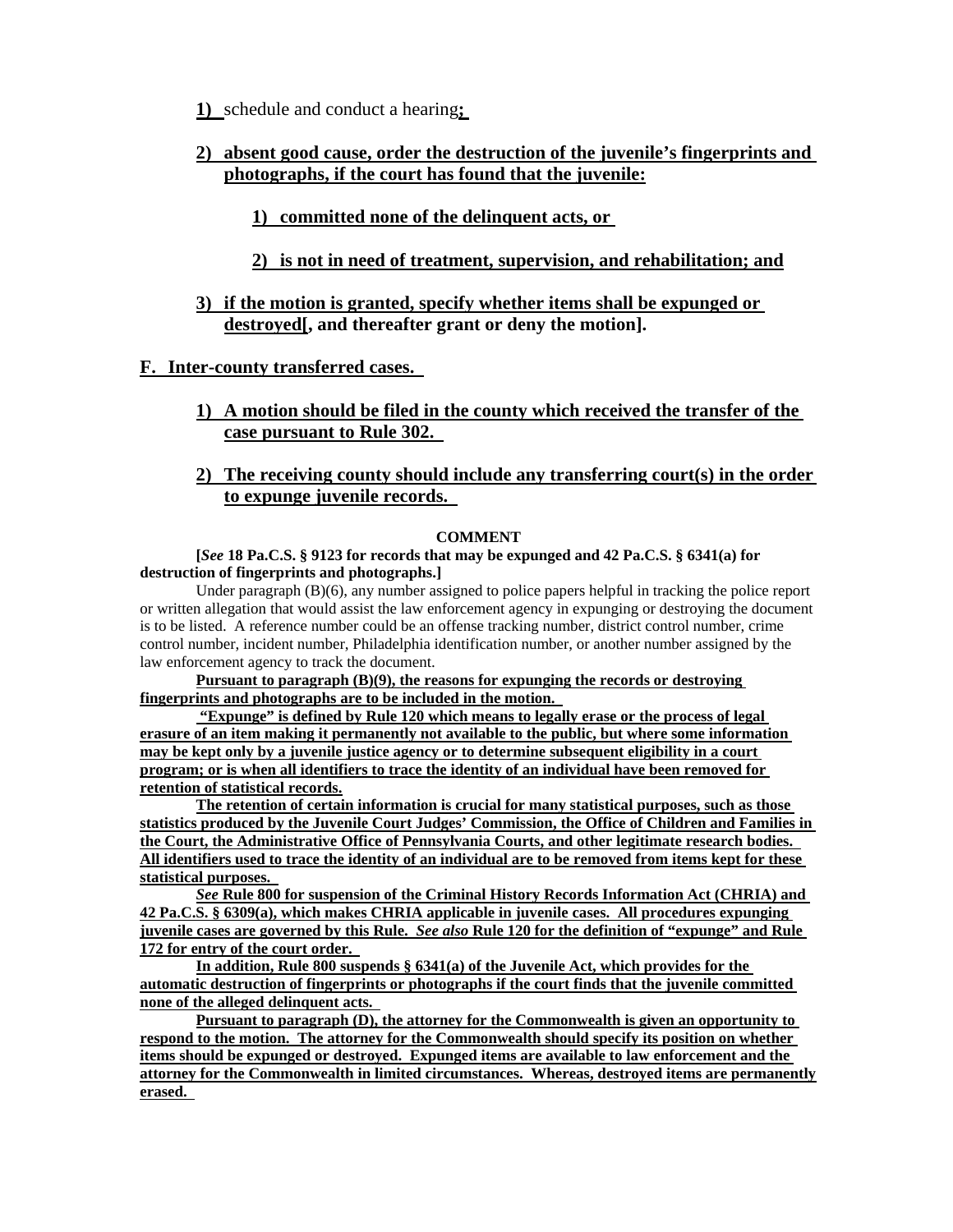### **Intelligence and investigative information kept separately by law enforcement agencies is not subject to this Rule.**

**Official Note:** Rule 170 adopted April 1, 2005, effective October 1, 2005.

### *Committee Explanatory Reports:*

Final Report explaining the provisions of Rule 170 published with the Court's Order at 35 Pa.B. 2214 (April 16, 2005)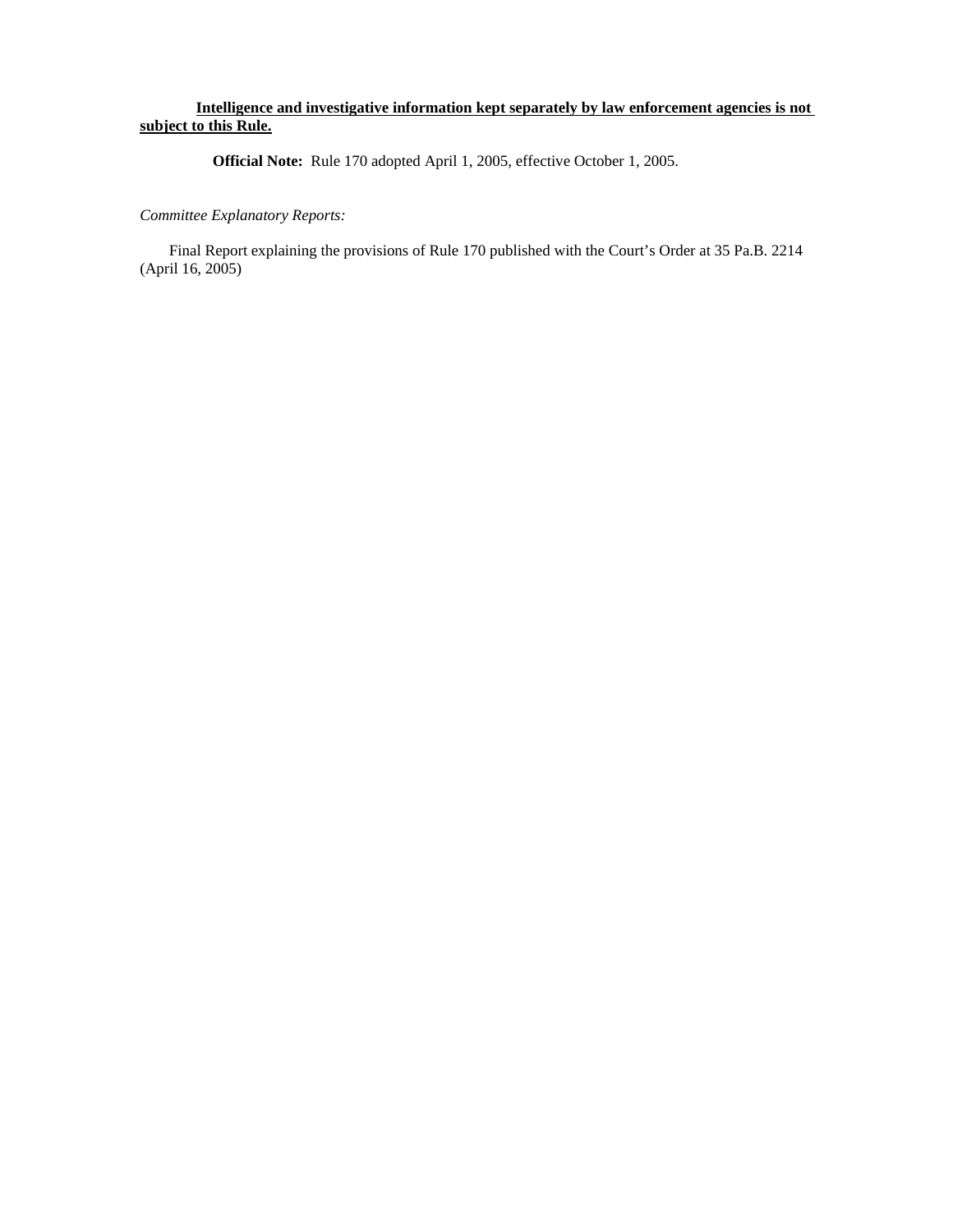# **RULE 172. ORDER TO EXPUNGE OR DESTROY**

- A. **Contents.** Any order to expunge or destroy the juvenile court file, docket entries, law enforcement records, or fingerprints and photographs shall include the following information:
	- 1) **[A]a**ll items contained in Rule 170(B);
	- 2) **a directive specifically identifying which items shall be expunged or destroyed, including all official and unofficial law enforcement, probation, and juvenile court records; fingerprints; photographs; and any other information pertaining to the arrest;**
	- **3) a directive that the keeper of the juvenile records shall expunge or destroy such items;**
	- **4) a directive that each agency, department, or office upon request shall notify the court or its designee, in writing, of the action taken in response to the order to expunge or destroy;**
	- **5)** the printed name and signature of the judge issuing the order; and
	- **[3]6**) the date of the court order.
- B. **Service.** In addition to the service required by Rule 167, the clerk of courts**, court administrator, or other court designee** shall serve certified copies of the order on the chief juvenile probation officer and any other person or agency as directed by the court.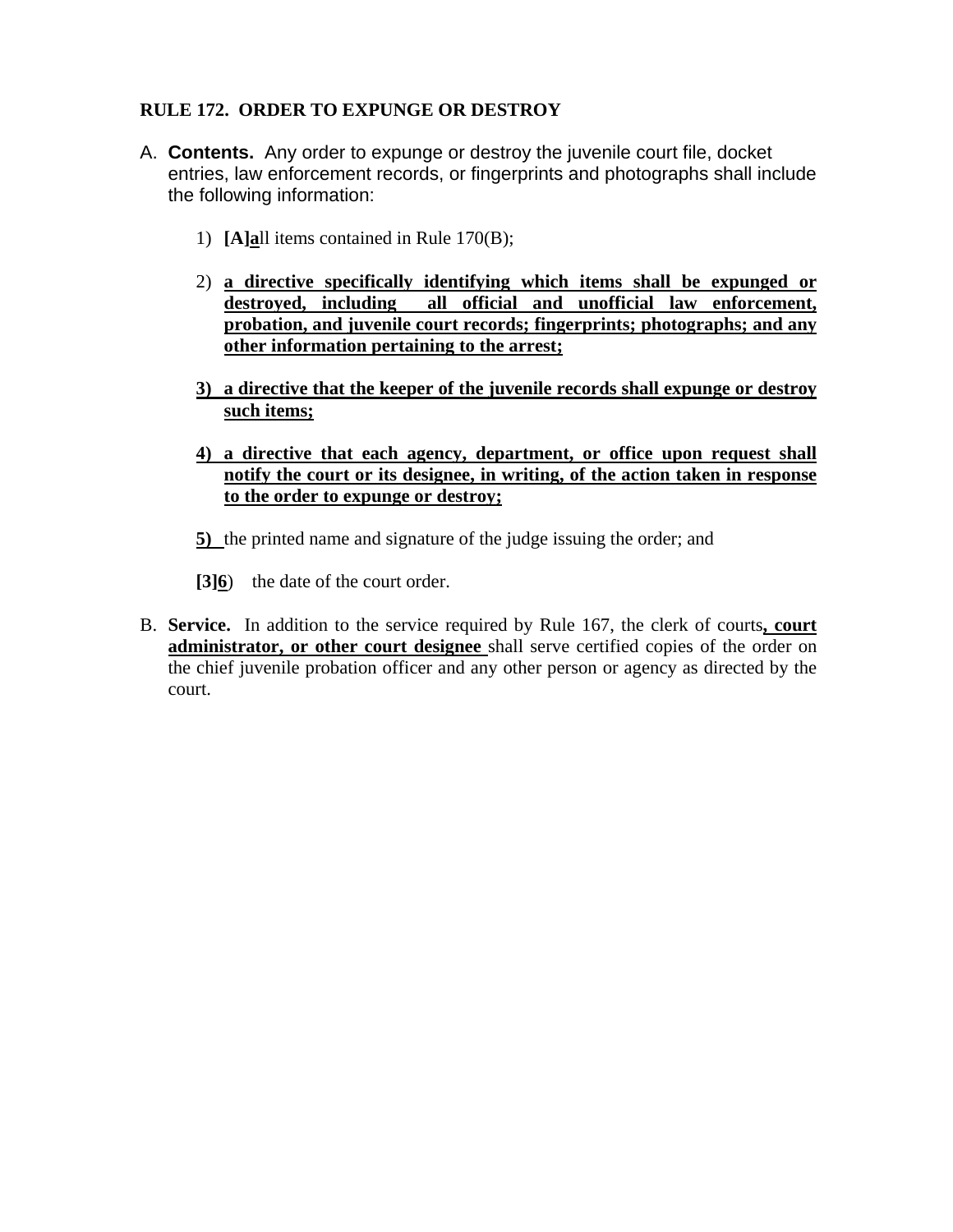# **RULE 173. RETENTION OF SPECIFIC INFORMATION IN JUVENILE RECORDS**

- **A. Maintenance of specific information. All information retained according to this Rule shall be confidential. This information is not eligible for inspection pursuant to Rule 160.**
- **B. By court. The court may maintain the following information:**
	- **1) a list of juvenile names;**
	- **2) identifying information, such as date of birth;**
	- **3) the case docket number;**
	- **4) a copy of the order to expunge; and**
	- **5) any compliance letters sent pursuant to Rule 172(A)(3);**

**C. By Juvenile Justice Agencies.** 

- **1) Juvenile Justice Agencies may maintain the following information solely for purpose of determining subsequent eligibility for a court program or in the preparation of a pre-sentence report in criminal court:**
	- **a) a list of the names of juveniles who have been adjudicated delinquent;**
	- **b) identifying information, such as date of birth;**
	- **c) a list of the delinquent acts petitioned; and**

**d) a list of the delinquent acts founded.**

**2) Juvenile Justice Agencies may maintain necessary records as intelligence and investigative information.** 

### **COMMENT**

 **Pursuant to Rule 167(B)(2), the clerk of courts is to serve orders from the court unless the President Judge has promulgated a local rule designating service to be by the court administrator or other court designee.** *See* **Rule 121 for procedures on local rules.**

**The directive is to include expungement from all registries, including but not limited to the Central Repository maintained by the Pennsylvania State Police, JNET, CLEAN, PCIC, and NCIC. Each agency, department, or office is to notify the court that it has complied with the expungement order.** *See also* **42 Pa.C.S. § 6309.** 

**Pursuant to paragraph (A)(3), the agency, department, or office is to notify the court of the action taken. This notification may be accomplished by filing a signed affidavit when requested.** 

**Paragraph (C) sets forth the information that can be maintained by the court, prosecuting attorney, and the Central Repository.**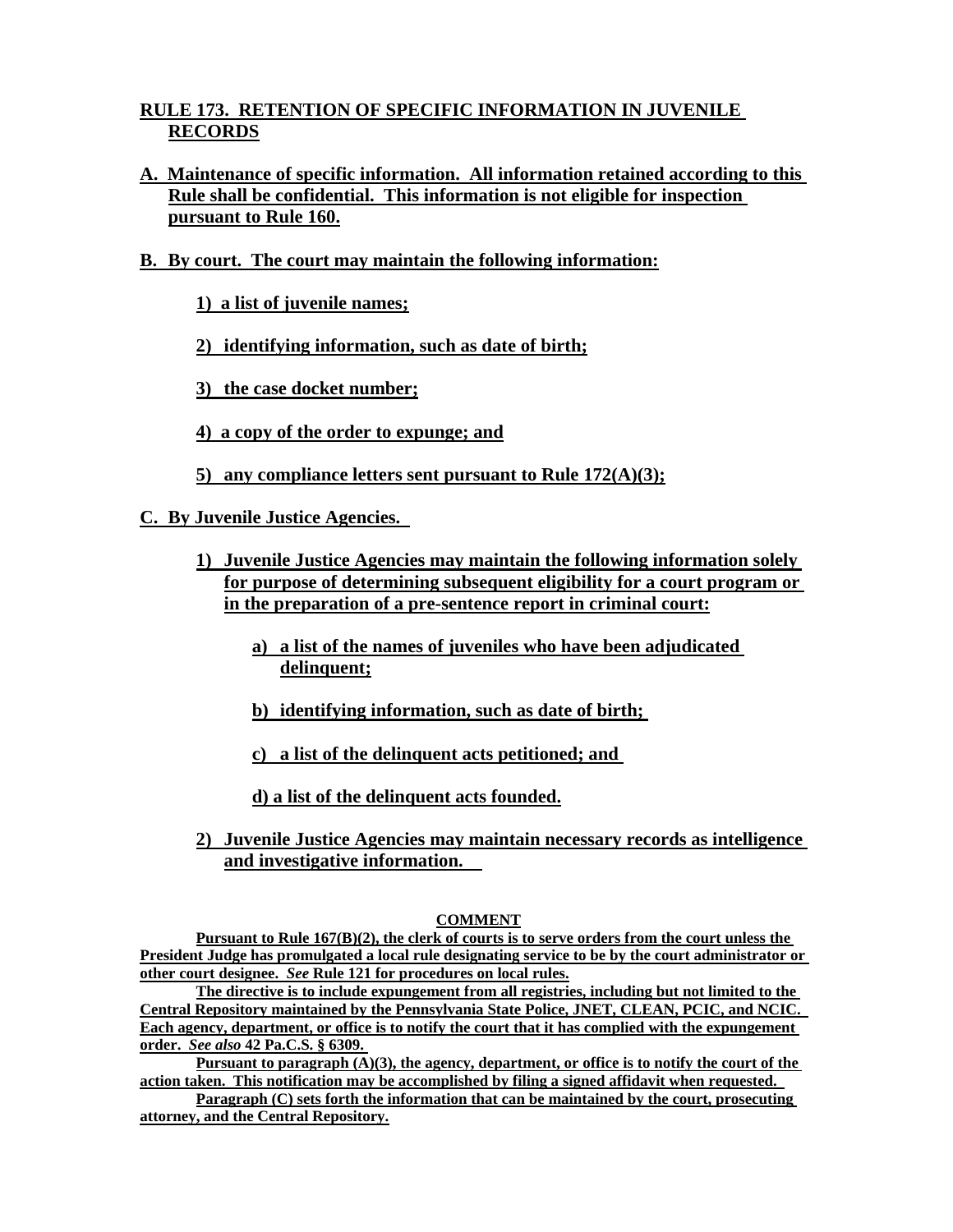**Official Note:** Rule 172 adopted April 1, 2005, effective October 1, 2005.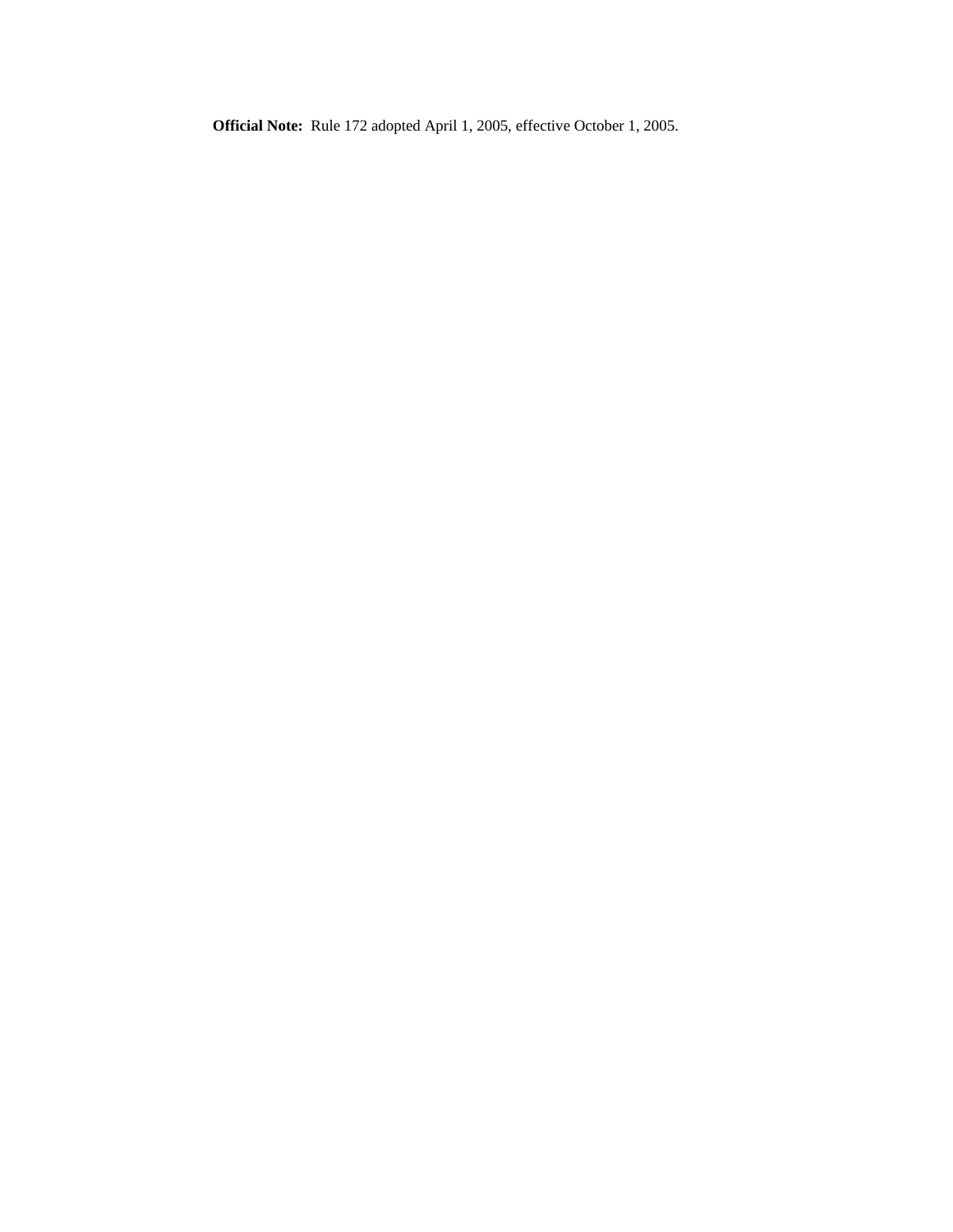# **RULE 408. RULING ON OFFENSES**

A. **Entered finding.** Within seven days of hearing the evidence on the petition or accepting an admission under Rule 407, the court shall enter a finding by specifying which, if any, offenses, including grading and counts, alleged in the petition were committed by the juvenile.

### B. **Did not commit acts.**

- 1) If the court finds the juvenile **[did not]** commit**ted none [all]** of the alleged delinquent acts, the court shall dismiss the petition and release the juvenile, if detained, unless there are other grounds for the juvenile's detention.
- 2) The court shall move to expunge the records related to the dismissed petition pursuant to 18 Pa.C.S. § 9123(a)(1) and Rule 172.
- 3) Absent cause shown, the court shall expunge the records and order the destruction of any fingerprints or photographs.
- C. **Committed act. After an adjudicatory hearing, i[I]**f the court finds that the juvenile committed any delinquent act, the court shall proceed as provided in Rule 409.

#### *COMMENT*

Under paragraph (A), for any offense the court finds that the juvenile committed, the court is to specify the grading and count(s). *See* 42 Pa.C.S. § 6341(b). It is noted that some offenses have no specific grading, i.e., ungraded felony or misdemeanor of the Controlled Substance, Drug, Device and Cosmetic Act, 35 P.S. § 780-101 *et seq.*, or the ungraded delinquent act of failure to comply with a sentence for a summary offense, 42 Pa.C.S. § 6302 (definition of "delinquent act").

Pursuant to paragraph (B), if the court finds that the juvenile **[did not]** commit**ted none [all]** of the alleged delinquent acts, the court, upon its own motion, is to expunge the records pursuant to 18 Pa.C.S. § 9123(a)(1) **and Rule 172 and is to order the destruction of the fingerprints and photographs pursuant to 42 Pa.C.S. § 6341(a). If the court does find that the juvenile committed at least one of the offenses petitioned, there is no expungement or destruction of records, fingerprints, or photographs.**. Absent cause shown, the court is to expunge the records pursuant to Rule 172. In its order, the court is to specify the case reference number or other identifying number so the order only applies to the specified case. *See Comment* to Rule 170 for further definition of a reference number.

**Paragraph (C) requires that there is to be an adjudicatory hearing before proceeding pursuant to Rule 409. This rule is not meant to preclude the use of a consent decree. If a consent decree is ordered, the court does not proceed under Rule 409.**

**Official Note:** Rule 408 adopted April 1, 2005, effective October 1, 2005. Amended December 24, 2009, effective immediately.

### *Committee Explanatory Reports:*

Final Report explaining the provisions of Rule 408 published with the Court's Order at 35 Pa.B. 2214 (April 16, 2005). Final Report explaining the amendments to Rule 408 published with the Court's Order at 40 Pa.B. 222 (January 9, 2010).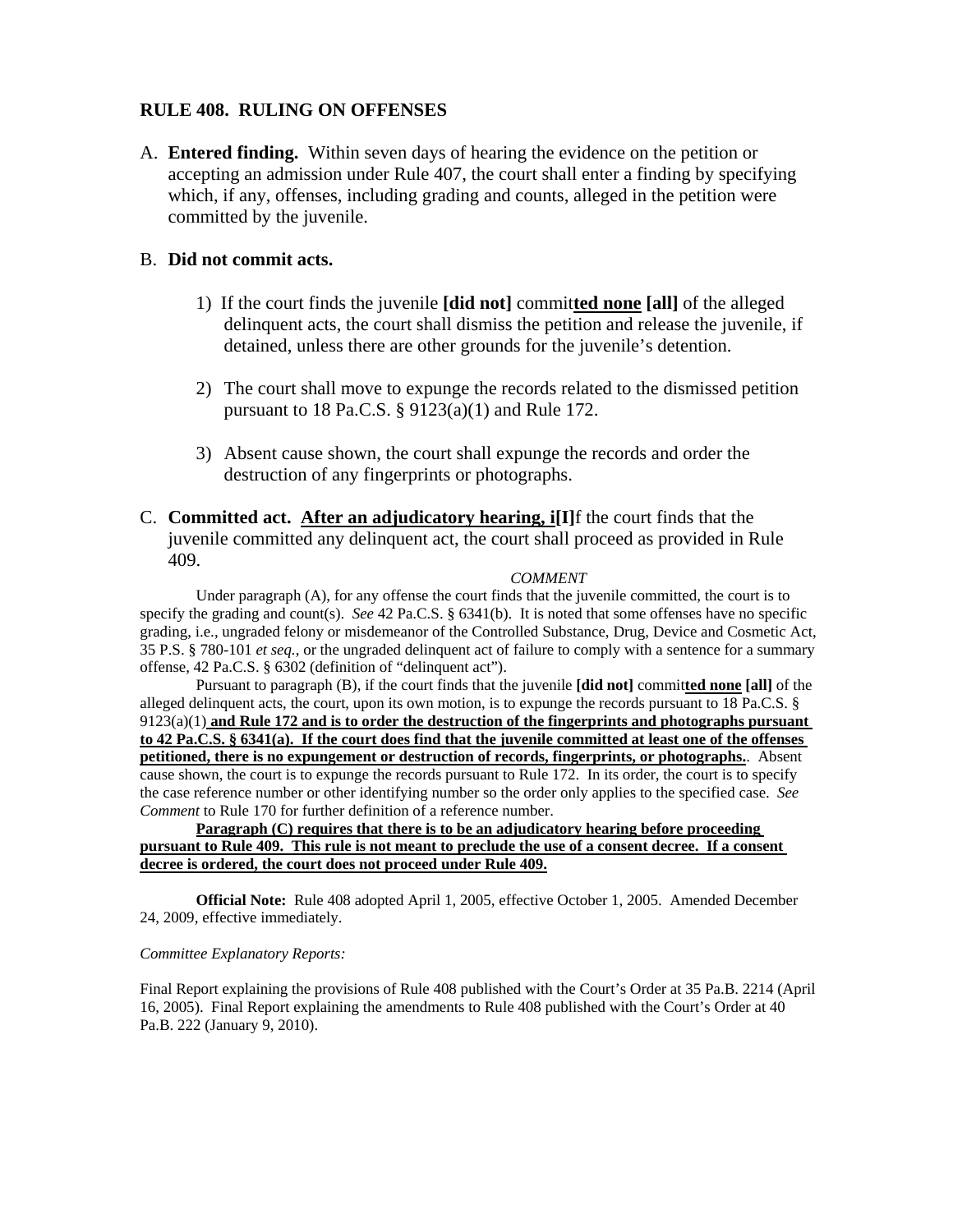# **CHAPTER 8 SUSPENSIONS**

# **RULE 800. SUSPENSIONS OF ACTS OF ASSEMBLY**

This rule provides for the suspension of the following Acts of Assembly that apply to delinquency proceedings only:

- 1) The Act of November 21, 1990, P.L. 588, No. 138, § 1, 42 Pa.C.S. § 8934, which authorizes the sealing of search warrant affidavits, and which is implemented by Pa.R.Crim.P. Rule 211, through Pa.R.J.C.P. Rule 105, is suspended only insofar as the Act is inconsistent with Pa.R.Crim.P. Rules 205, 206, and 211.
- 2) **The Act of July 16, 1979, P.L. 116, No. 47, § 2, 18 Pa.C.S. § 9101** *et seq.***, which provides for the expungement of juvenile records, is suspended only insofar as it applies to juvenile cases. All procedural requirements for expunging juvenile records are governed by Rules 120, 170, and 172.**
- **3) The Act of July 9, 1976, P.L. 586, No. 142, § 2, 42 Pa.C.S. § 6341(a), which provides that fingerprints and photographs are to be immediately destroyed where it is determined that the acts ascribed to the juvenile were not committed by him, is suspended only insofar as the Act is inconsistent with Rule 120 and 171, which require a motion for the destruction of fingerprints and photographs.**
- **[2]4)** The Act of July 9, 1976, P.L. 586, No. 142, § 2, 42 Pa.C.S. § 6335(c), which provides for the issuance of arrest warrants if the juvenile may abscond or may not attend or be brought to a hearing, is suspended only insofar as the Act is inconsistent with Rules 124, 140, and 364, which require a summoned person to fail to appear and the court to find that sufficient notice was given.
- **[3]5**) The Act of July 9, 1976, P.L. 586, No. 142, § 2, 42 Pa.C.S. § 6336(c), which provides that if a proceeding is not recorded, full minutes shall be kept by the court, is suspended only insofar as the Act is inconsistent with Rule 127(A), which requires all proceedings to be recorded, except for detention hearings.
- **[4]6**) The Public Defender Act, Act of December 2, 1968, P.L. 1144, No. 358, § 1 *et seq.* as amended through Act of December 10, 1974, P.L. 830, No. 277, § 1, 16 P.S. 9960.1 *et seq.*, which requires the Public Defender to represent all juveniles who for lack of sufficient funds are unable to employ counsel is suspended only insofar as the Act is inconsistent with Rules 150 and 151, which requires separate counsel if there is a conflict of interest.
- **[5]7**) The Act of July 9, 1976, P.L. 586, No. 142, § 2, 42 Pa.C.S. § 6337, which provides that counsel must be provided unless the guardian is present and waives counsel for the juvenile, is suspended only insofar as the Act is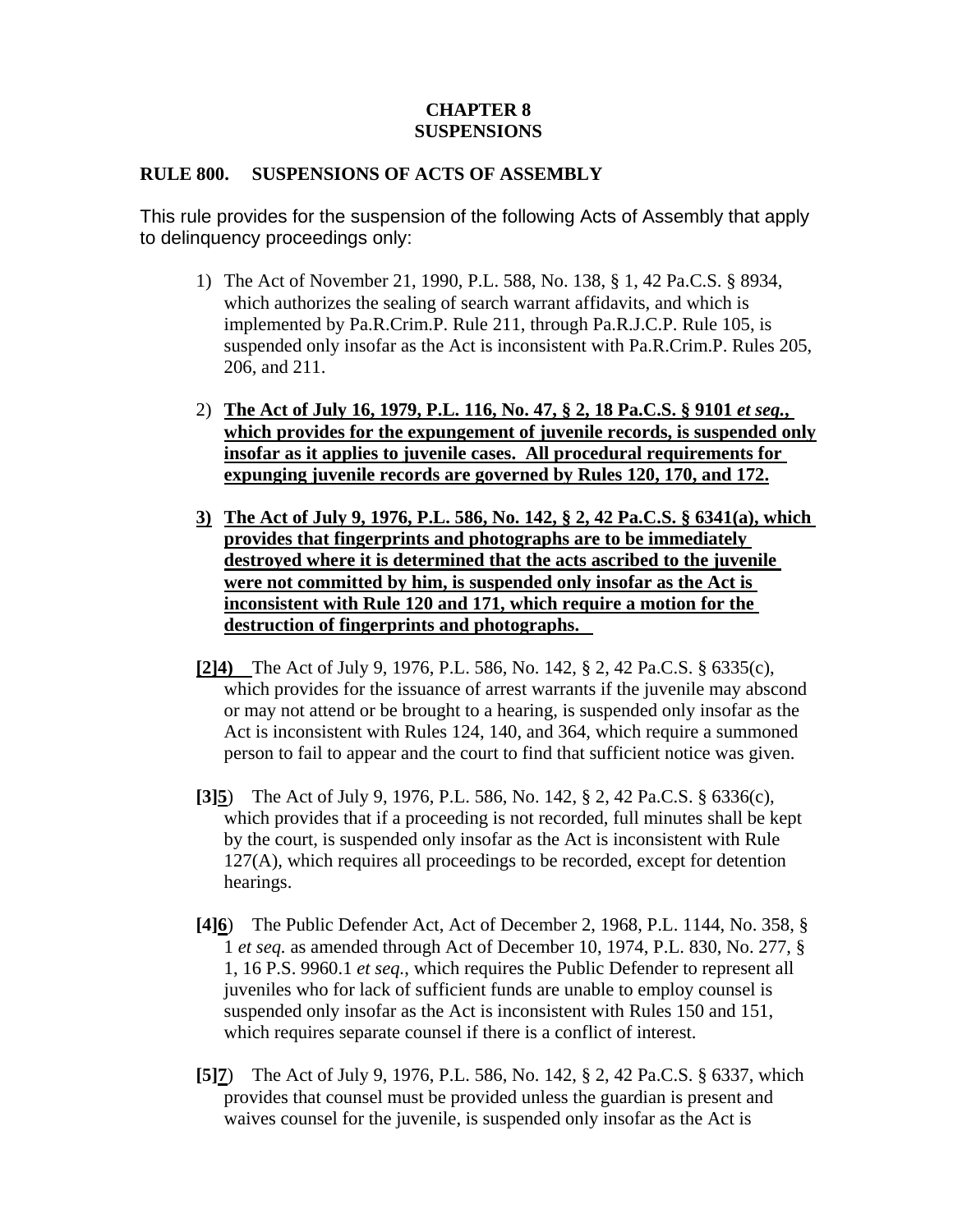inconsistent with Rule 152, which does not allow a guardian to waive the juvenile's right to counsel.

- **[6]8**) The Act of July 9, 1976, P.L. 586, No. 142, § 2, 42 Pa.C.S. § 6305(b), which provides that the court may direct hearings in any case or class or cases be conducted by the master, is suspended only insofar as the Act is inconsistent with Rule 187, which allows masters to hear only specific classes of cases.
- **[7]9**) The Act of July 9, 1976, P.L. 586, No. 142, § 2, 42 Pa.C.S. § 6321, which provides for commencement of a proceeding by the filing of a petition, is suspended only insofar as the Act is inconsistent with Rule 200, which provides the submission of a written allegation shall commence a proceeding.
- **[8]10**) The Act of July 9, 1976, P.L. 586, No. 142, § 2, 42 Pa.C.S. § 6303(b), which provides that a district judge or judge of the minor judiciary may not detain a juvenile, is suspended only insofar as the Act is inconsistent with Rule 210, which allows Magisterial District Judges to issue an arrest warrant, which may lead to detention in limited circumstances.
- **[9]11**) The Act of July 9, 1976, P.L. 586, No. 142, § 2, 42 Pa.C.S. § 6334, which provides that any person may bring a petition, is suspended only insofar as the Act is inconsistent with Rules 231, 233, and 330, which provide for a person other than a law enforcement officer to submit a private written allegation to the juvenile probation office or an attorney for the Commonwealth, if elected for approval; and that only a juvenile probation officer or attorney for the Commonwealth may file a petition.
- **[10]12**)The Act of July 9, 1976, P.L. 586, No. 142, § 2, 42 Pa.C.S. § 6304(a)(2), which provides that probation officers may receive and examine complaints for the purposes of commencing proceedings, is suspended only insofar as the Act is inconsistent with Rules 231 and 330, which provide that the District Attorney may file a certification that requires an attorney for the Commonwealth to initially receive and approve written allegations and petitions.
- **[12]14**)The Act of July 9, 1976, P.L. 586, No. 142, § 2, 42 Pa.C.S. § 6331, which provides for the filing of a petition with the court within twenty-four hours or the next business day of the admission of the juvenile to detention or shelter care, is suspended only insofar as the Act is inconsistent with the filing of a petition within twenty-four hours or the next business day from the detention hearing if the juvenile is detained under Rule 242.
- **[13]15**)The Act of July 9, 1976, P.L. 586, No. 142, § 2, 42 Pa.C.S. § 6323(a)(2), which provides that a delinquent child may be referred for an informal adjustment by a juvenile probation officer, is suspended only insofar as the Act is inconsistent with Rule 312, which provides that only an *alleged*